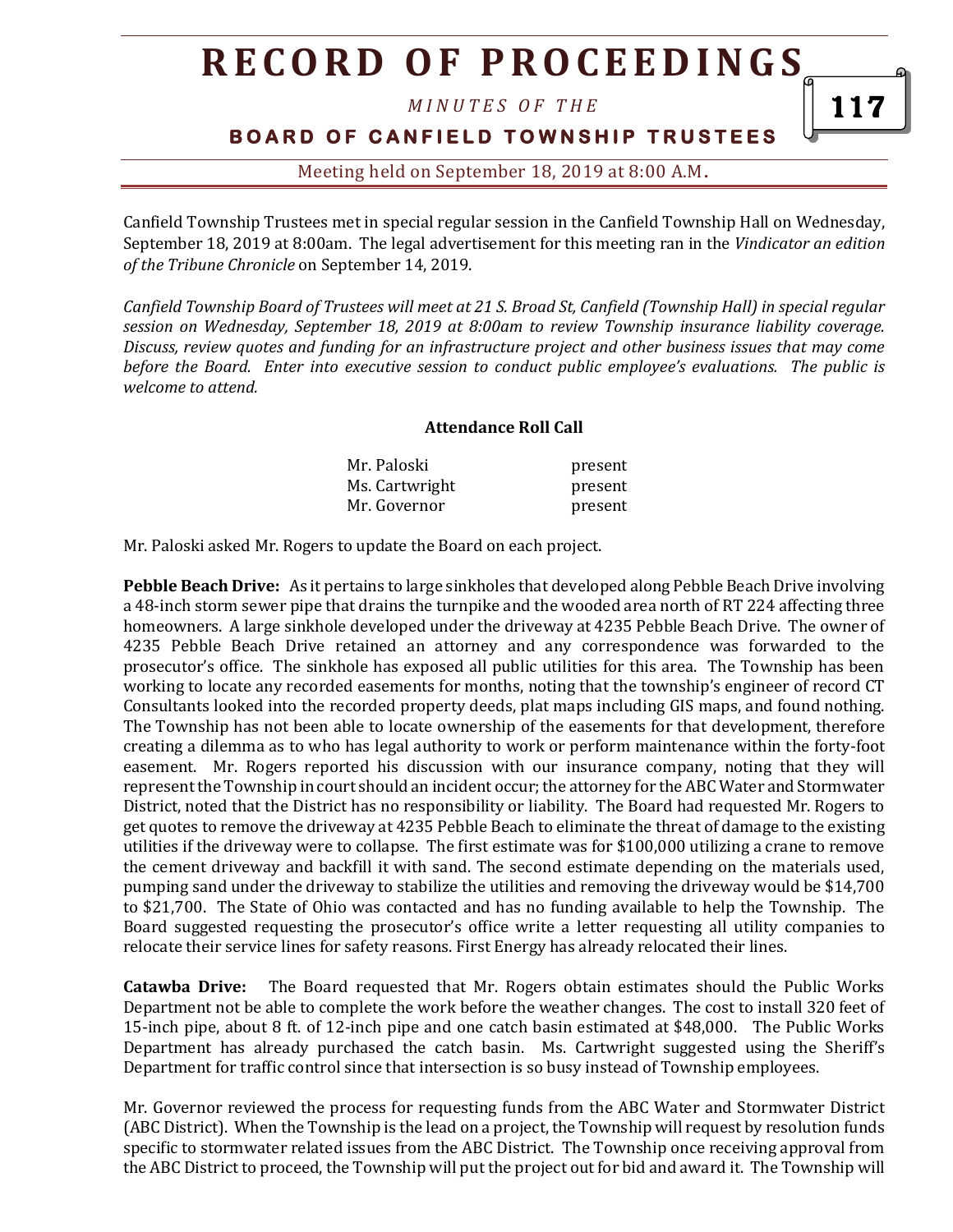*M I N U T E S O F T H E* 

**BOARD OF CANFIELD TOWNSHIP TRUSTEES** 

118

Meeting held on September 18, 2019 at 8:00 A.M**.**

receive the invoices. The Township will request payment from the ABC District for specific invoices in the same manner as done with OPWC projects. The Township will record payments paid by the ABC District as pass-through – same as OPWC. The Township can also request funds from the ABC District to pay the full amount directly if the project is solely a storm sewer project and the work is performed by the Public Works Department. There will be times when the ABC District will take the lead role, in the case of a project existing outside the road right of way. The only responsibility the Township will have in this instance is to let ABC District know that a problem exists and request its assistance. Once the proposed project is turned over to the ABC District, the District will provide all aspects of the project: the engineering, bidding process, awarding of the contract and payment of all invoices.

For clarification, the Fiscal Officer reviewed an example of paperwork used by the Township to request grant funds from OPWC for disbursements, noting that when the Township is the lead, the Township will handle the paperwork in the same fashion for ABC funded projects. Mr. Rogers reported that when applying for OPWC grant funds, the Township can use ABC Water funds as part of the Township's Local Share, but the proposed project will not receive additional multi-jurisdictional points.

**Fairway Drive and ABC Water and Stormwater District:** Mr. Rogers reported that the pre-construction meeting for the Fairway Drive Project is scheduled for this Friday, September 20th at 8am. The Board discussed closing the road for the safety of the public. They discussed designating Mr. Rogers to act on behalf of the Board. The Board suggested using the Mahoning County Sheriff to direct traffic.

**Fairway Drive:** Mrs. DeCapua, Zoning Inspector, reported that the Mahoning County Board of Health has condemned the swimming pool on Fairway Drive. Mr. Rogers offered several ideas on filling in the pool, suggesting prosecutor's office involvement to follow proper procedures. The zoning inspector will look into the bid process and report to the Board for their review.

**Canfield Fairgrounds Building**: The Canfield Fair Foundation's proposed 34,000 square foot building referred to as the Junior Fair Coliseum/Event Center or Canfield Fair Events Center is under review by the Township Zoning Department due to the proposed uses of the building The Fair board is requesting a meeting with the full Board this coming Monday morning. Ms. Cartwright will attend to represent the Township Board of Trustees.

**Community Park & Dean Hill Cemetery:** Mr. Rogers reported making the necessary calls to turn off all utilities at the Community Park by November 1. He reviewed results from calls to replace the fencing at Dean Hill Cemetery and is still working on it. Mr. Governor suggested getting the donated fence cleaned and stored at the park, which is presently stored at the Public Works Department. Mr. Governor noted discussions to remove the portable toilets for the winter. The Board agreed to leave them up during the winter.

**ABC Water**: Mr. Rogers noted that First National Bank has offered loans to the district for projects. They have a meeting this Friday to discuss how it will work. Mr. Rogers offered to summarize the meeting for the Board.

Farmers National Bank asked if they could meet with the Board concerning positive pay. The Board suggested that the bank's representative meet with the Fiscal Officer and Chairman then report to the Board at the next meeting.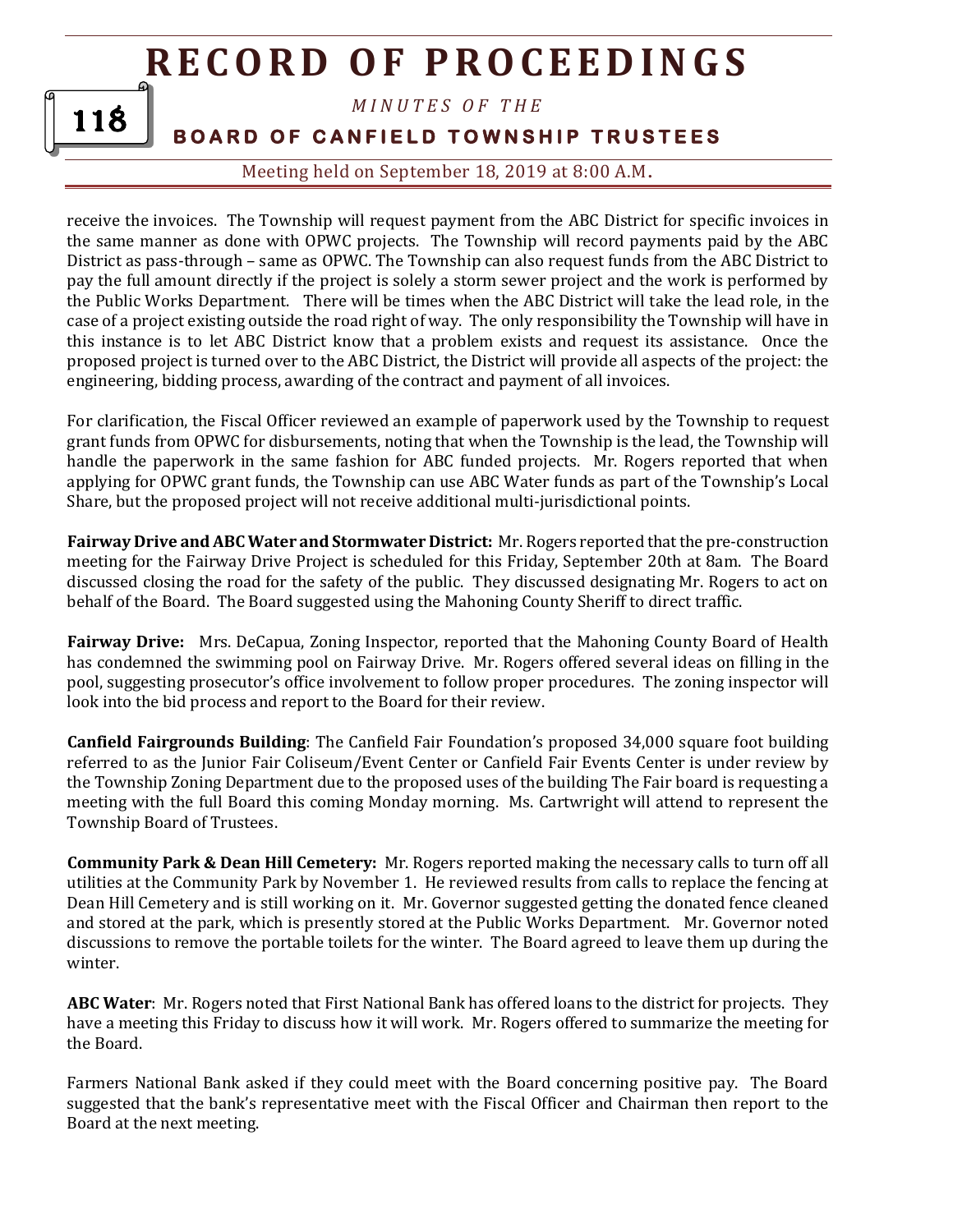*M I N U T E S O F T H E* 

### **BOARD OF CANFIELD TOWNSHIP TRUSTEES**

Meeting held on September 18, 2019 at 8:00 A.M**.**

The Indian Run Detention Area Clean-Up Project has begun. Mr. Rogers noted seeing the equipment on site.

Mr. Governor reported on the SRO agreement. He is waiting on a call from the prosecutor's office to finalize the agreement.

Mr. Governor noted that the zoning records retention schedules were complete and sent to the State of Ohio. The six-month period had started on the zoning public record disposal. The Fiscal Officer noted that an R1 already existed for public record retention, but has pointed out that the she did not realize that the Fiscal Officer's side of public records involved the administrative office. She was only looking at her accounting records…but it is more involved. She will need to work with Mr. Rogers and the Trustees' administrative Mrs. Williams to get a handle on all administrative records before sending anything to the state. Ms. Cartwright discussed emails and disposal of such. Looks like most of the Board has thousands of emails saved. Ms. Cartwright would like to start cleaning up her system. One suggestion was to delete all emails after two weeks.

#### **OLD BUSINESS RESOLUTION 2019-09-18-154 Fairway Drive Road Closing**

Ms. Cartwright moved to designate Mr. Rogers to have the authority to close Fairway Drive as appropriate for the emergency repairs and construction work and also authorizing him to contact the Mahoning County Sheriff's Office for an officer to direct traffic for the safety of the public. Mr. Governor seconded the Motion. Discussion: Mr. Governor confirmed that Mr. Rogers would contact Canfield School authorities and the Cardinal Joint Fire District to report proper dates of the road closing. Roll Call: Mr. Paloski, yes; Ms. Cartwright, yes; Mr. Governor, yes. Motion carried 3 to 0.

#### **RESOLUTION 2019-09-18-155 Executive Session**

In accordance with ORC 121.22 (G1), Ms. Cartwright moved to adjourn into executive session at 10:17am to discuss compensation of a public employee and employment of a public employee. Mr. Governor seconded the Motion. Roll Call: Mr. Paloski, yes; Ms. Cartwright, yes; Mr. Governor, yes. Motion carried 3 to 0.

The Board re-entered the public meeting at 11:02am.

### **ADJOURNMENT**

With no further business before the Board, Chairman Paloski adjourned the meeting at 11:03am.

\_\_\_\_\_\_\_\_\_\_\_\_\_\_\_\_\_\_\_\_\_\_\_\_\_\_\_\_\_\_\_\_\_\_\_\_\_\_\_\_\_\_ \_\_\_\_\_\_\_\_\_\_\_\_\_\_\_\_\_\_\_\_\_\_\_\_\_\_\_\_\_\_\_\_\_\_\_\_\_\_\_\_\_\_\_\_\_\_\_\_\_

Mr. Joseph N. Paloski, Chairman Museum Mr. Brian W. Governor, Vice-Chairman

 $\overline{\phantom{a}}$  , and the contract of the contract of the contract of the contract of the contract of the contract of the contract of the contract of the contract of the contract of the contract of the contract of the contrac

119